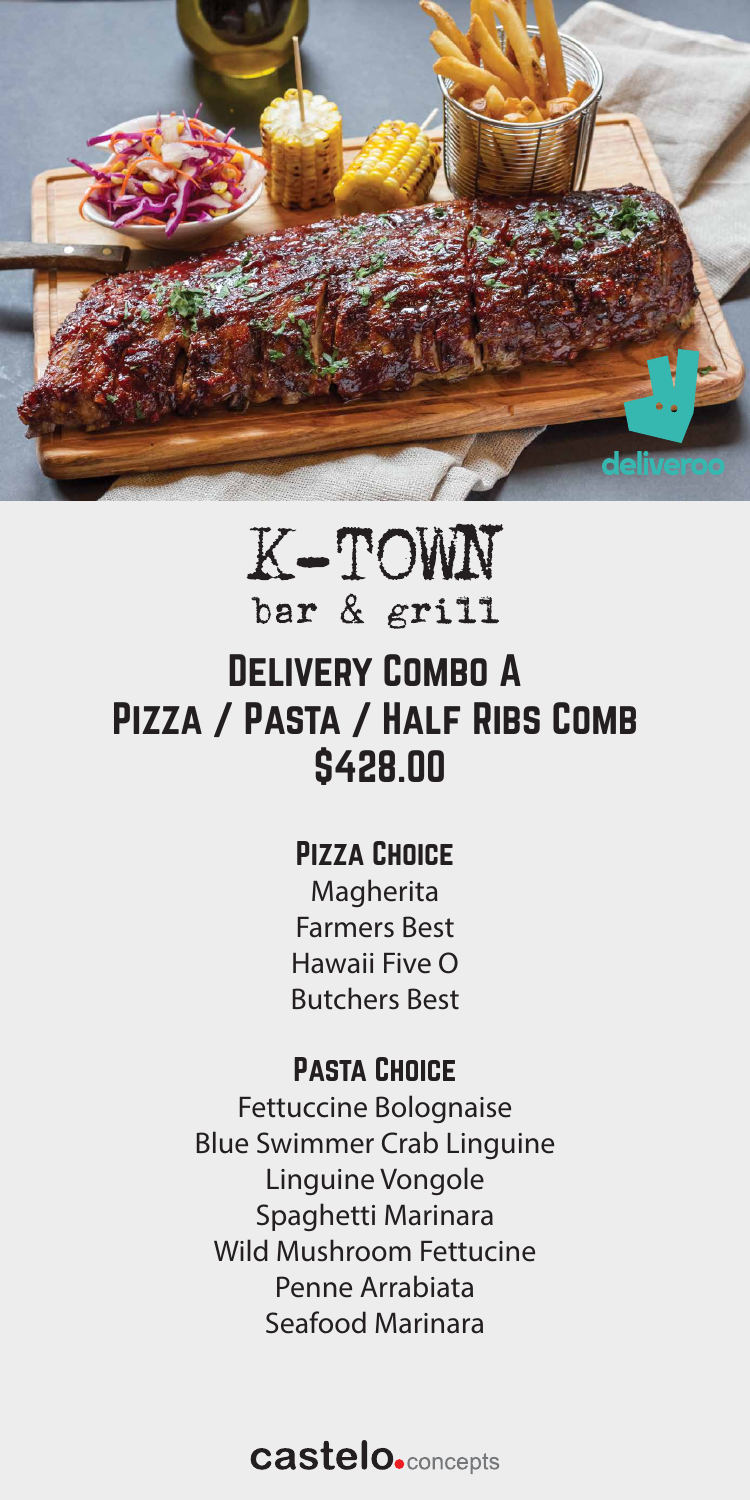# K-TOWN bar & grill Delivery Combo B PIZZA & PASTA COMBO \$268.00



### PIZZA CHOICE

Magherita Farmers Best Hawaii Five O Butchers Best

### Pasta Choice

Fettuccine Bolognaise Blue Swimmer Crab Linguine Linguine Vongole Spaghetti Marinara Wild Mushroom Fettucine Penne Arrabiata Seafood Marinara

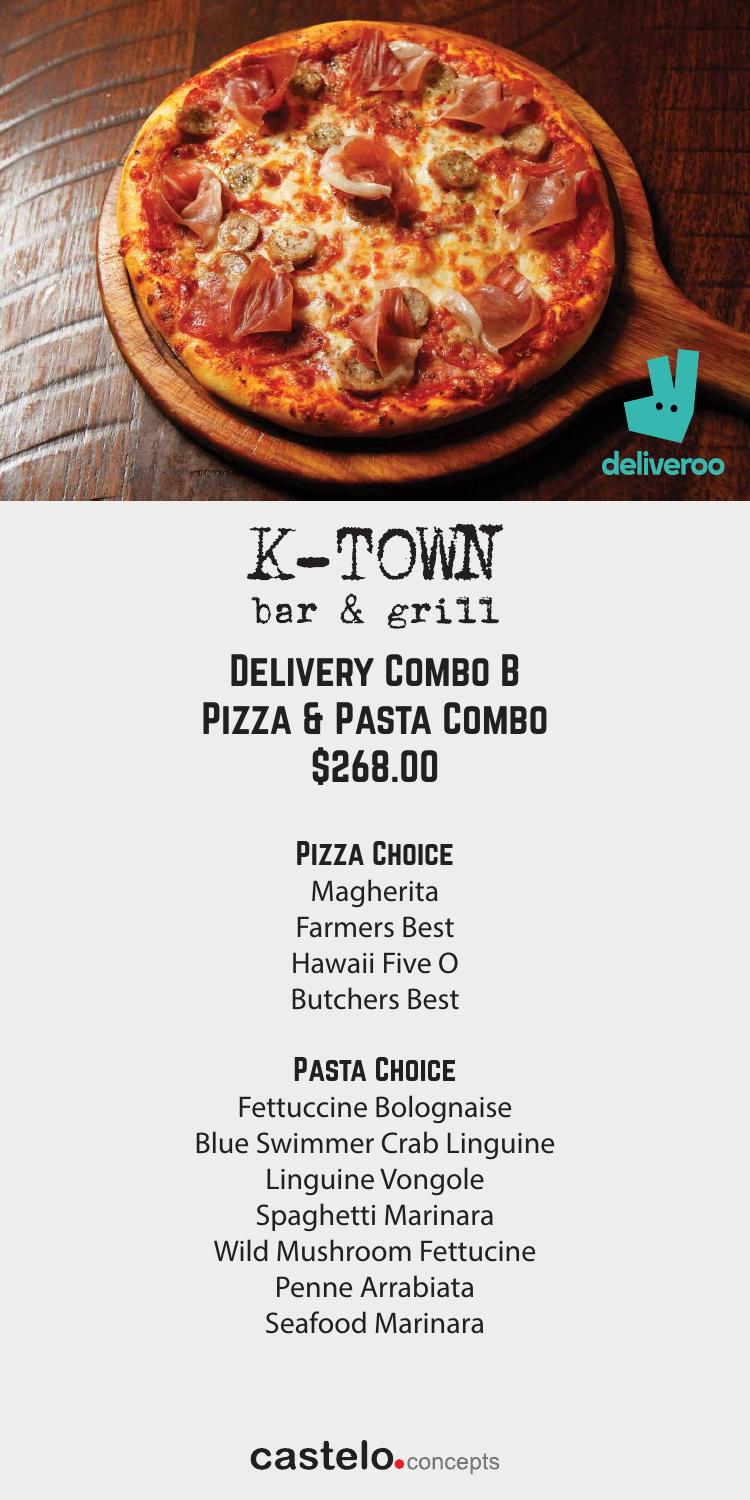# K-TOWN bar & grill Delivery Combo C Triple Pizza or Pasta Deals Combo \$428.00 (Three Pizza or Pasta)



### PIZZA CHOICE

Magherita Farmers Best Hawaii Five O Butchers Best

### Pasta Choice

Fettuccine Bolognaise Blue Swimmer Crab Linguine Linguine Vongole Spaghetti Marinara Wild Mushroom Fettucine Penne Arrabiata Seafood Marinara

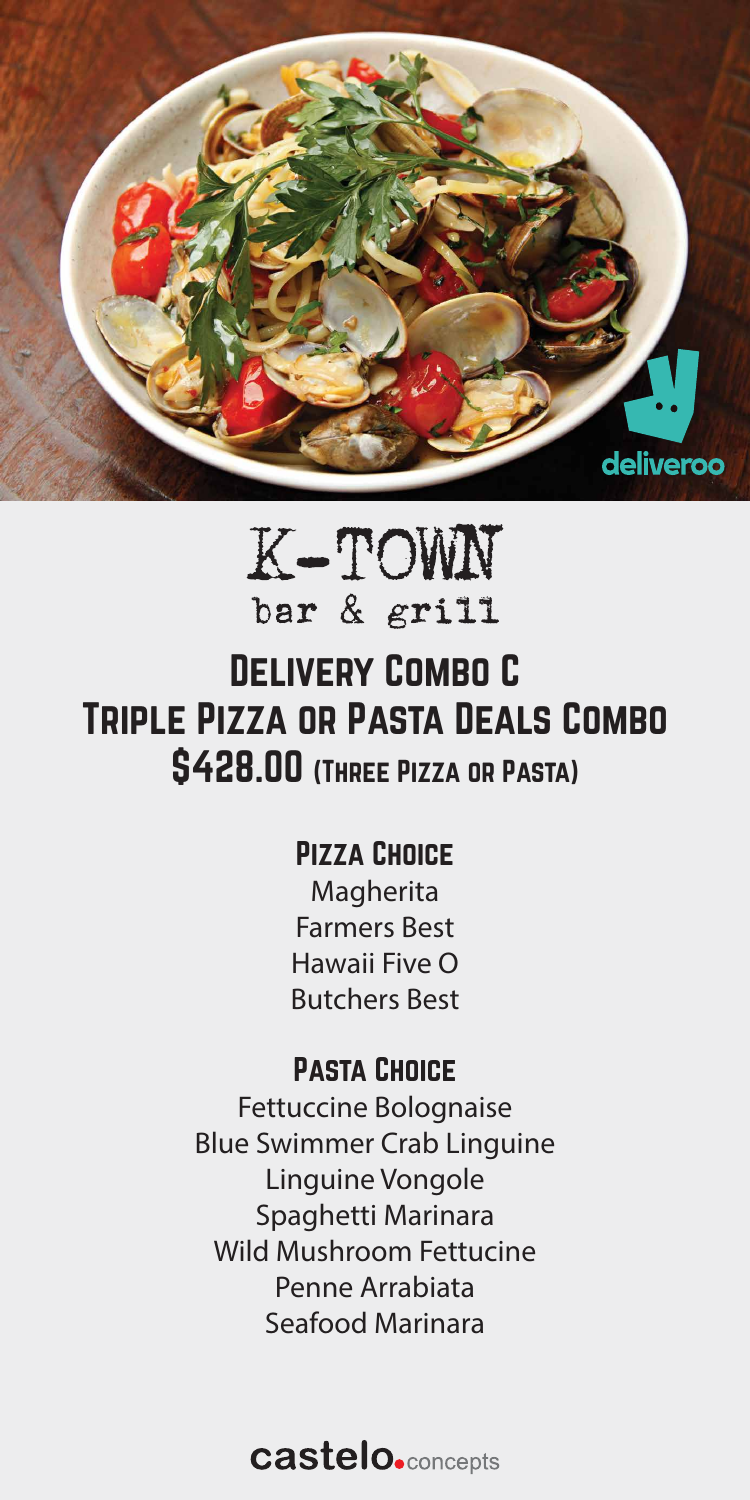# Delivery Combo D One Pasta & One Salad Combo \$268.00

# K-TOWN bar & grill



### Pasta Choice

Fettuccine Bolognaise Blue Swimmer Crab Linguine Linguine Vongole Spaghetti Marinara Wild Mushroom Fettucine Penne Arrabiata Seafood Marinara

### SALAD CHOICE

Poached Salmon Salad Caesar Salad Thai Beef Salad Cob Salad Greek Salad

### Thai Larb Gai Salad